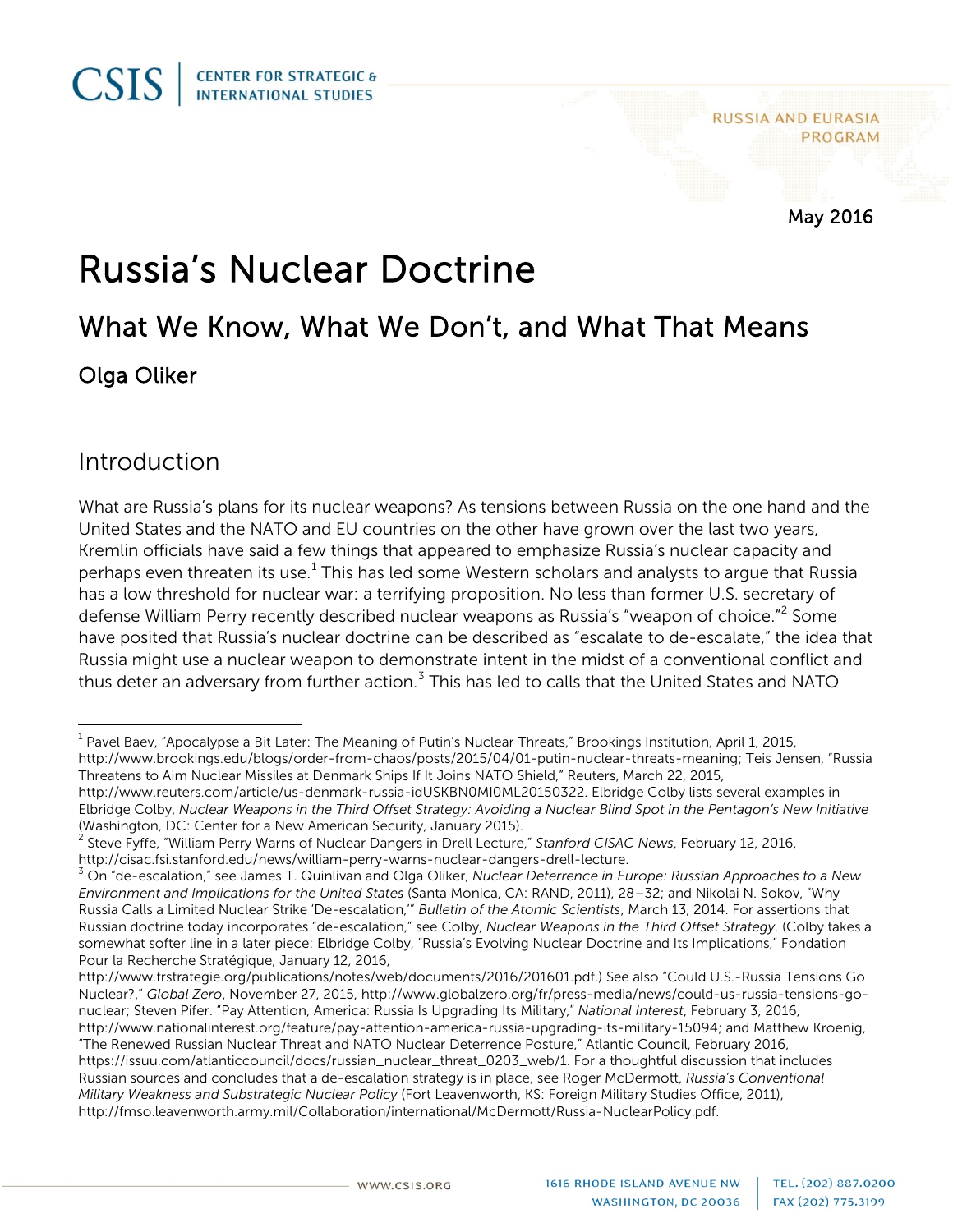need a more credible nuclear deterrent at a lower level of conflict.<sup>[4](#page-1-0)</sup> But is this really Russia's strategy, or is something else going on here? And either way, what might be the most effective U.S. and NATO response?

In this paper, I argue that the evidence that Russia's nuclear strategy is one of "de-escalation," or that it has lowered its threshold for nuclear use, is far from convincing. Rather, Russia's statements and behavior indicate more a desire to leverage its status as a nuclear power—less a lowering of the threshold than a reminder that escalation is possible, and that Russia must therefore be taken seriously. Moreover, and perhaps more importantly, even if I am wrong, and Russia indeed has a lower bar for nuclear first use than do other countries, this is driven by Russian concern that its conventional capacity is not sufficient. As a result, such a problem, if it exists, will not be solved by the lowering of the U.S. threshold for nuclear use. Rather, a lower U.S. threshold would lead Russia to doubt Washington's faith in its own conventional capabilities, damaging the value of the conventional deterrent. Moreover, lower nuclear thresholds from both countries, particularly if accompanied by the development of more "usable" nuclear weapons, would increase the risk of nuclear war.

I begin by looking at Russia's stated doctrine on nuclear use. I then examine three other important indicators of its intentions: statements by officials, exercises, and force development plans. I postulate, as Quinlivan and I have before, that the combination of what states write, what they say, what they exercise, and what they build should provide a good sense of their actual policy.<sup>[5](#page-1-1)</sup> Moreover, we should expect consistency between these. I close with conclusions and implications.

#### Interpreting Russian Doctrine

Nuclear weapon states have a strong incentive to be clear about what they do and do not intend to do with their nuclear weapons. This is because for nuclear weapons to be useful as deterrents, potential antagonists need to know that they face a nuclear threat. States therefore have two options: to clearly state the conditions under which nuclear weapons will be used, or to be vague, and allow others to assume a broad range of such conditions. A deterrent will surely be less effective, and the risk of catastrophic miscalculation higher, if states insist that the range of possible use is narrower than their actual intentions.<sup>[6](#page-1-2)</sup>

The Russian Federation makes a point of including its nuclear weapon policy in its Military Doctrine. The most recent of these was issued about nine months after the start of the Ukraine crisis, in December 2014. The language it uses in regards to nuclear weapons is identical to that in the 2010 Military Doctrine:

<span id="page-1-0"></span><sup>&</sup>lt;sup>4</sup> Colby, "Russia's Evolving Nuclear Doctrine and Its Implications"; and Kroenig, "The Renewed Russian Nuclear Threat and NATO Nuclear Deterrence Posture."<br><sup>5</sup> Quinlivan and Oliker, Nuclear Deterrence in Europe, 5–9.

<span id="page-1-1"></span>

<span id="page-1-2"></span><sup>&</sup>lt;sup>6</sup> Note that few in the United States believed the USSR's "no first use" policy, in place from 1982 until the collapse of the USSR. See, for example, Harold A. Feiveson and Ernst Jan Hogendoorn, "No First Use of Nuclear Weapons," *Nonproliferation Review* (Summer 2003). It is more difficult, however, to find Russian analysts who discount it.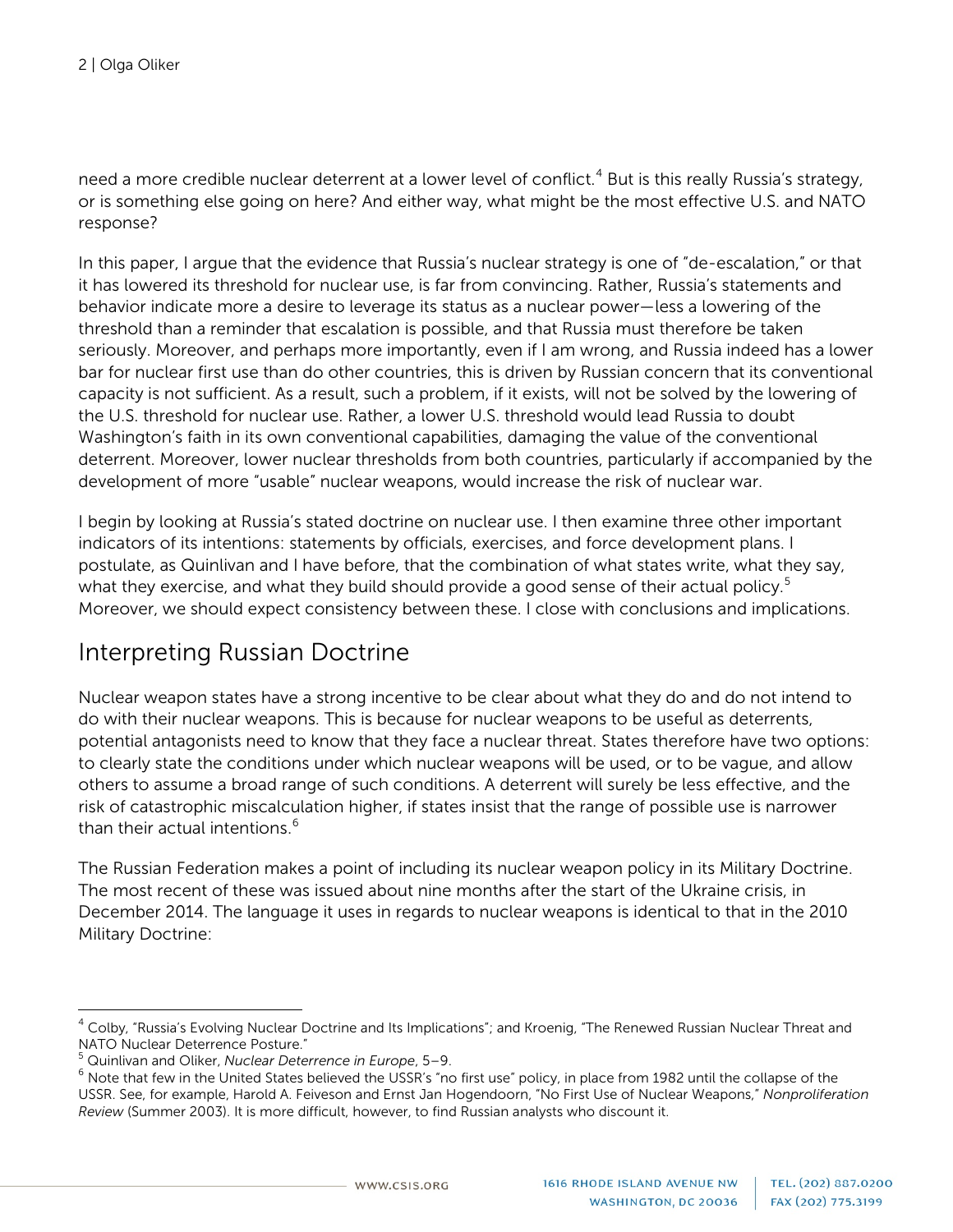The Russian Federation shall reserve the right to use nuclear weapons in response to the use of nuclear and other types of weapons of mass destruction against it and/or its allies, as well as in the event of aggression against the Russian Federation with the use of conventional weapons when the very existence of the state is in jeopardy.<sup>[7](#page-2-0)</sup>

This is a comparatively high bar in the world of nuclear weapon policies. It's a higher bar than that of the United States, which reserves the right to use nuclear weapons "to defend the vital interests of the United States and its allies and partners."[8](#page-2-1) It's also a higher bar than past Russian doctrines. In the 1990s, when Russia was newly independent and its armed forces weak, many, including its senior defense officials, saw the nuclear arsenal as Russia's only option to deter the broad range of threats— since its conventional capacity surely could not do so.<sup>[9](#page-2-2)</sup> The fact that the defense minister at this time was Igor Sergeev, a former missile troops commander, probably had an impact as well. It was during this time that the "de-escalation" argument became prominent in Russian analysis.<sup>[10](#page-2-3)</sup> It was reflected in the 2000 military doctrine, which allowed for nuclear weapon use under conditions of "large-scale aggression by conventional weapons in situations deemed critical to the national security of the Russian Federation."[11](#page-2-4) It was also exercised explicitly in one large-scale exercise, Zapad 1999, in which a nuclear strike was used to end a conflict after Russia's conventional forces were overwhelmed.

Prior to the publication of the 2010 doctrine, many believed that the threshold would be lowered further. In 2009, a senior Navy official spoke of new nuclear-capable cruise missiles, indicating that there was an interest in greater nuclear capacity at a sub-strategic level in the Navy, at least.<sup>[12](#page-2-5)</sup> Shortly before the doctrine's publication, then-Security Council Secretary Nikolai Patrushev suggested that it would allow for nuclear weapon use to deter conventional attack in local and regional conflicts, as well as permit "preventive" nuclear strikes.<sup>[13](#page-2-6)</sup> But when the doctrine was published, it did no such thing, as indicated above.

<span id="page-2-0"></span>Embassy of the Russian Federation in the United Kingdom, "Military Doctrine of the Russian Federation, December 25, 2014: Section III, Para. 27," press release, June 29, 2015[, http://rusemb.org.uk/press/2029.](http://rusemb.org.uk/press/2029)<br><sup>8</sup> White House, "FACT SHEET: Nuclear Weapons Employment Strategy of the United States," June 19, 2013,

<span id="page-2-1"></span>[https://www.whitehouse.gov/the-press-office/2013/06/19/fact-sheet-nuclear-weapons-employment-strategy-united](https://www.whitehouse.gov/the-press-office/2013/06/19/fact-sheet-nuclear-weapons-employment-strategy-united-states)[states.](https://www.whitehouse.gov/the-press-office/2013/06/19/fact-sheet-nuclear-weapons-employment-strategy-united-states) For more detail, see U.S. Department of Defense, *Report on Nuclear Employment Strategy of the United States Specified in Section 491 of 10 U.S.C.* (Washington, DC: Department of Defense, June 12, 2013),

<span id="page-2-2"></span>http://www.globalsecurity.org/wmd/library/policy/dod/us-nuclear-employment-strategy.pdf.<br><sup>9</sup> See the discussion of that period in Olga Oliker and Tanya Charlick-Paley, *Assessing Russia's Decline: Implications for the United States and the U.S. Air Force* (Santa Monica, CA: RAND, 2002),

<span id="page-2-3"></span> $^{10}$  The original argument is presented in V. I. Levshin, A. V. Nedelin, and M. E. Sosnovsky, "O Primenenii IAdernogo Oruzhiia Dlia Deeskalatsii Voennykh Deistvii," *Voyennaya Mysl* (May-June 1999): 34–37.<br><sup>11</sup> Security Council of the Russian Federation, "Military Doctrine of the Russian Federation: Approved by Order of the

<span id="page-2-4"></span>President of the Russian Federation on April 21, 2000, Order No. 706."

<span id="page-2-5"></span><sup>12</sup> "Russia Could Focus on Tactical Nuclear Weapons for Subs," *Sputnik News*, March 23, 2009,

[http://sputniknews.com/russia/20090323/120688454.html#ixzz42MhPlpTwWhile.](http://sputniknews.com/russia/20090323/120688454.html%23ixzz42MhPlpTwWhile)<br><sup>13</sup> See the discussion in Quinlivan and Oliker, *Nuclear Deterrence in Europe*, 31–32.

<span id="page-2-6"></span>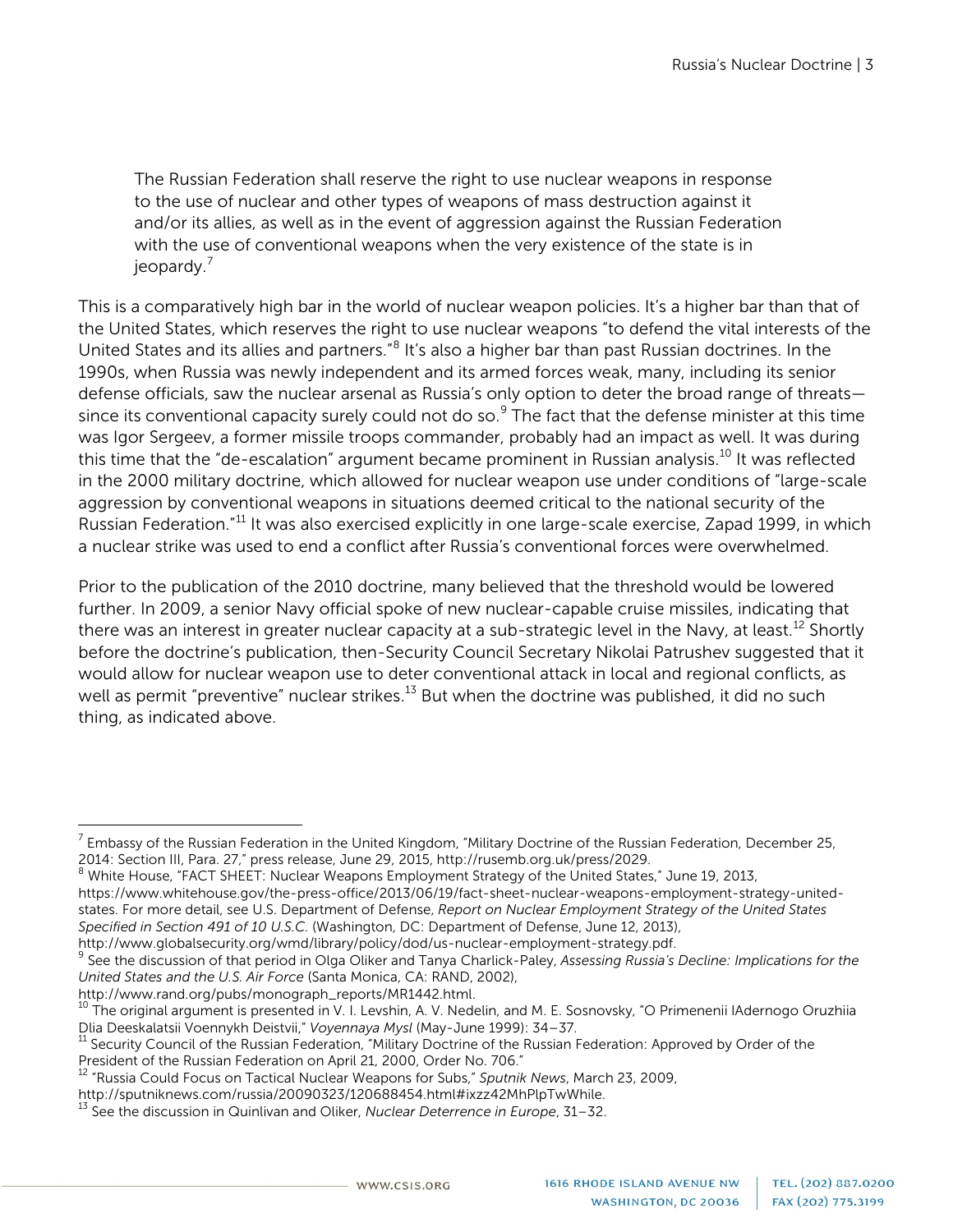Some argue that the language in Russia's official doctrine is sufficiently vague to still allow for preventive strikes.<sup>[14](#page-3-0)</sup> One might speculate that the classified annex on nuclear policy, released on the same day as the 2010 doctrine, might include a lower threshold for nuclear use.<sup>[15](#page-3-1)</sup> However, the whole point of deterrence doctrine is to signal to adversaries. If the threshold had been lowered, surely the doctrine would have reflected that. It seems therefore more likely that a policy debate took place, and that some participants, such as Patrushev, sought to create a *fait accompli* through public appeals. In the end, however, proponents of a lower bar for nuclear use had lost. This is supported by Patrushev's own statement after the doctrine was published, which echoed its language and underlined that nuclear weapons were tools of deterrence.<sup>[16](#page-3-2)</sup>

That the language did not change in December 2014 would further seem a reaffirmation of that policy, even in the context of worsening ties with the United States. The new doctrine was rushed into print on the heels of the Ukraine crisis, and seemingly personally pushed by President Vladimir Putin. Sending signals to the West was perhaps its main purpose. If a lowered nuclear threshold was one of those signals, it would surely have been stated more clearly. Rather, the new doctrine's discussion of "conventional deterrence," a first for Russian military doctrine, appears to reflect the premium Moscow is placing on improving its conventional capabilities.

A final argument for why I do not think de-escalation is Russia's official strategy is that Russian proponents of such an approach are unhappy. While McDermott cites some Russian analysts who emphasize the importance of nonstrategic nuclear weapons to Russia, their comments appear to emphasize the importance of parity with the United States far more than they demonstrate a strategic shift to "de-escalation."<sup>[17](#page-3-3)</sup> Even more importantly, some of the same people who supported a "deescalation" approach in the late 1990s are still writing about it now, and they are writing about it in the hopes that it will be adopted. They don't think that Russia has the capacity to implement "escalate to de-escalate," and argue that the armed forces should develop that capacity.<sup>[18](#page-3-4)</sup> On the one hand, it is worrying that officials within the Ministry of Defense also make this argument (oddly, in the one case I have found, by the coordinator of the Inspector General Directorate).<sup>[19](#page-3-5)</sup> On the other hand, the fact that it is made, and by those seemingly in the know, does suggest that it is not, actually, the strategy.

Now, one can certainly postulate that the centralized and personalized Putin regime may define "the very existence of the state" as the continuing control of Russia by its current government, rather than imminent destruction of the nation as a whole. This is plausible. But while worrying, it is also likely to be consistent with past Russian approaches, at least over the last 15 or so years, and thus is unlikely to be a sign of a lowered threshold for nuclear use.

<span id="page-3-0"></span><sup>14</sup> Yury E. Fedorov, "Russia's Nuclear Policy," in *Major Powers' Nuclear Policies and International Order in the 21st Century*, ed. Boeicho Boel Kenkyujo (Tokyo: National Institute for Defense Studies, 2010), 49–70. See also the discussion in

McDermott, "Russia's Conventional Military Weakness and Substrategic Nuclear Policy."<br><sup>15</sup> "Rossiiskoe ladernoe Oruzhie: Kriterii Primeneniia," Natsional'naia Oborona, no. 2 (February 2010).

<span id="page-3-4"></span><span id="page-3-3"></span>

<span id="page-3-2"></span><span id="page-3-1"></span><sup>&</sup>lt;sup>16</sup> Matvei Kozhukin, "ladernoe Oruzhie—Faktor Sderzhivaniia," *Krasnaia Zvezda*, February 10, 2010.<br><sup>17</sup> McDermott, "Russia's Conventional Military Weakness and Substrategic Nuclear Policy."<br><sup>18</sup> Sergei Brezkun, "Rossii N

<span id="page-3-5"></span>Oleg Vladykin, "Gotovnost' I Preventivnomu Udaru," *Nezavisimaya Gazeta*, October 10, 2014[, http://nvo.ng.ru/nvo/2014-](http://nvo.ng.ru/nvo/2014-10-03/1_strike.html) [10-03/1\\_strike.html.](http://nvo.ng.ru/nvo/2014-10-03/1_strike.html)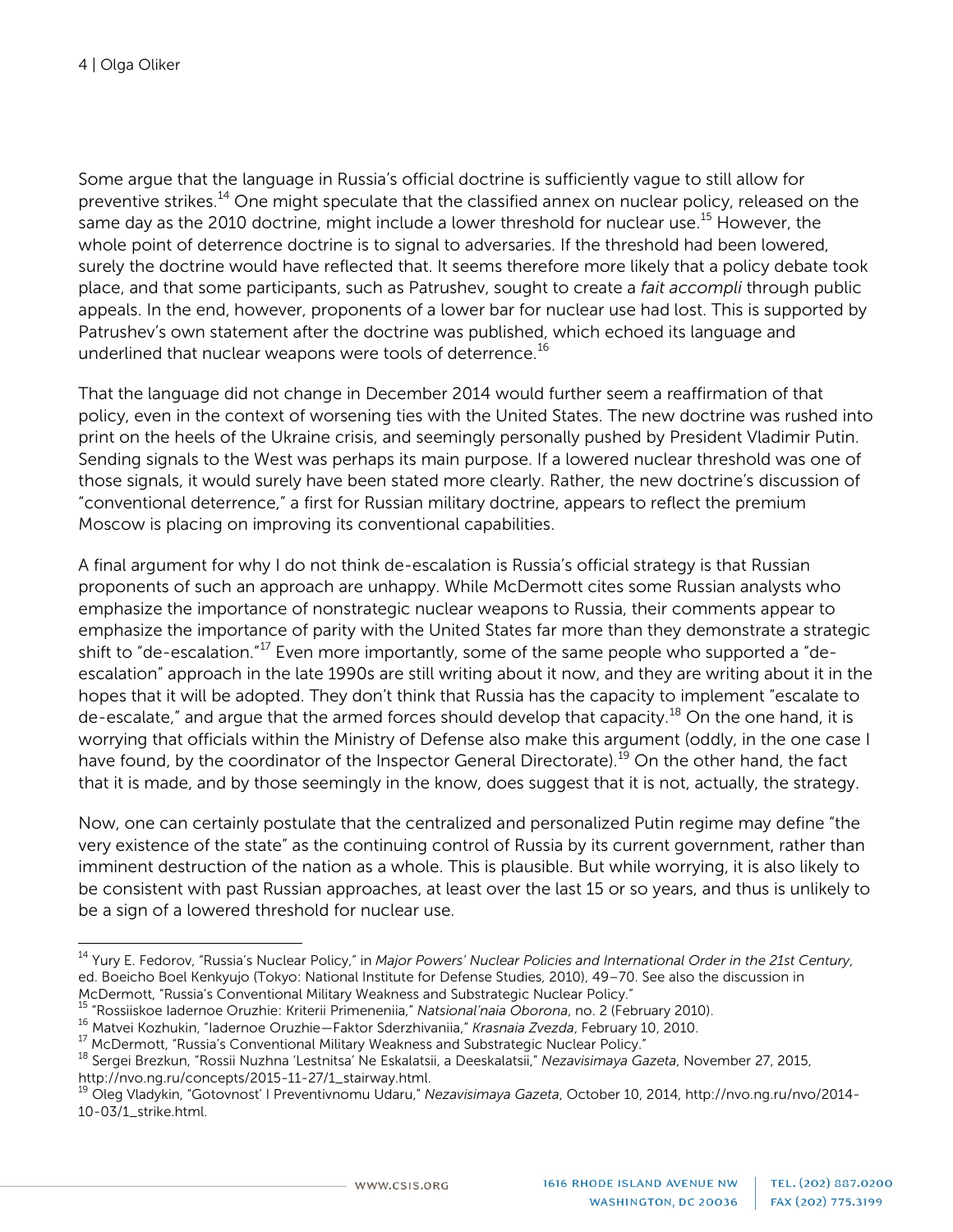## What Officials Are Saying

I begin with the statements. Echoing Patrushev's comments of five years ago, we have heard threats against Western states. These tend to be somewhat vague and generally threatening, rather than specific in their intent. While some Russians in the public eye may note their country's ability to turn the United States into ash, <sup>[20](#page-4-0)</sup> comments by actual officials, including, notably, Vladimir Putin, are not so clear. This is not to say that they are not disturbing. After all, they have included what can be seen as nuclear threats against Denmark should it choose to host NATO missile defenses.<sup>[21](#page-4-1)</sup> This threat is reminiscent of similar comments about Poland in 2008.<sup>[22](#page-4-2)</sup> Putin has also indicated that placing nuclear weapons on alert had been an option if Crimea had escalated, though the specific scenario he had in mind is not known.<sup>[23](#page-4-3)</sup> The lack of clarity here suggests that Russian officials want to create an atmosphere of uncertainty regarding their nuclear intentions, but also that they are stopping short of direct nuclear threats in most cases. Rather, they emphasize that Russia is a nuclear power, so the shadow of nuclear escalation hangs over any conflict. This is the reverse of, for example, the U.S. approach, in which the official doctrine is broad, but senior officials tend to avoid such inflammatory rhetoric (there are exceptions, notably from some members of Congress<sup>24</sup>). Intentionally, these comments say nothing about actual doctrine for nuclear use and certainly not about strategy.

## What About Exercises?

Military exercises are intended to practice things that countries actually want their armed forces to be capable of doing. They are also often used by states as a way of signaling to other countries what their intentions are. Whether those signals are read correctly or not is a somewhat different question. In 1997, the United States' Army's 82nd Airborne Division carried out a parachute drop into the Central Asian republic of Kazakhstan, as part of a multinational peacekeeping exercise. The United States insisted that this exercise was not intended to threaten Russia, and even invited the Russians in on the planning. The Russians were still nervous, and continued to be for some time.<sup>[25](#page-4-5)</sup>

So, what do we see in Russian nuclear exercises, and what are we meant to see? First of all, Russia holds a substantial number of exercises each year, and many of them have a nuclear component.<sup>[26](#page-4-6)</sup>

<span id="page-4-0"></span><sup>&</sup>lt;sup>20</sup> Lidia Kelly, "Russia Can Turn US to Radioactive Ash—Kremlin-Backed Journalist," Reuters, March 16, 2014, <br>http://www.reuters.com/article/ukraine-crisis-russia-kiselyov-idUSL6N0MD0P920140316.

<span id="page-4-2"></span><span id="page-4-1"></span><sup>&</sup>lt;sup>21</sup> Jensen, "Russia Threatens to Aim Nuclear Missiles at Denmark Ship."<br><sup>22</sup> Damien McElroy, "Russian General Says Poland a Nuclear 'Target,'" *Telegraph*, August 15, 2008,

[http://www.telegraph.co.uk/news/worldnews/europe/georgia/2564639/Russian-general-says-Poland-a-nuclear-target-as-](http://www.telegraph.co.uk/news/worldnews/europe/georgia/2564639/Russian-general-says-Poland-a-nuclear-target-as-Condoleezza-Rice-arrives-in-Georgia.html)

<span id="page-4-3"></span>[Condoleezza-Rice-arrives-in-Georgia.html.](http://www.telegraph.co.uk/news/worldnews/europe/georgia/2564639/Russian-general-says-Poland-a-nuclear-target-as-Condoleezza-Rice-arrives-in-Georgia.html)<br><sup>23</sup> "Ukraine Conflict: Putin 'Was Ready for Nuclear Alert,'" BBC News, March 15, 2016, http://www.bbc.com/news/world-<br>europe-31899680.

<span id="page-4-4"></span><sup>&</sup>lt;sup>24</sup> See, for example, Kris Osborn, "Congressman Hunter Says U.S. Should Attack Iran with Tactical Nukes," Defense Tech, December 4, 2015[, http://www.defensetech.org/2013/12/04/congressman-hunter-says-u-s-should-attack-iran-with](http://www.defensetech.org/2013/12/04/congressman-hunter-says-u-s-should-attack-iran-with-tactical-nukes/)[tactical-nukes/.](http://www.defensetech.org/2013/12/04/congressman-hunter-says-u-s-should-attack-iran-with-tactical-nukes/)<br><sup>25</sup> Douglas J. Gillert, "U.S. Ventures Cautiously into Former Soviet Territory," *DoD News,* October 6, 1997,

<span id="page-4-5"></span>[http://archive.defense.gov/news/newsarticle.aspx?id=41521;](http://archive.defense.gov/news/newsarticle.aspx?id=41521) Roman Streshnev, "Kto Khoziain Na Kaspii," *Krasnaia Zvezda*,

<span id="page-4-6"></span>Johan Norberg, Training to Fight: Russia's Major Military Exercises 2011–2014 (Stockholm: Swedish Defense Research Agency [FOI], December 2015)[, http://foi.se/en/Search/Abstract/?rNo=FOI-R--4128--SE.](http://foi.se/en/Search/Abstract/?rNo=FOI-R--4128--SE)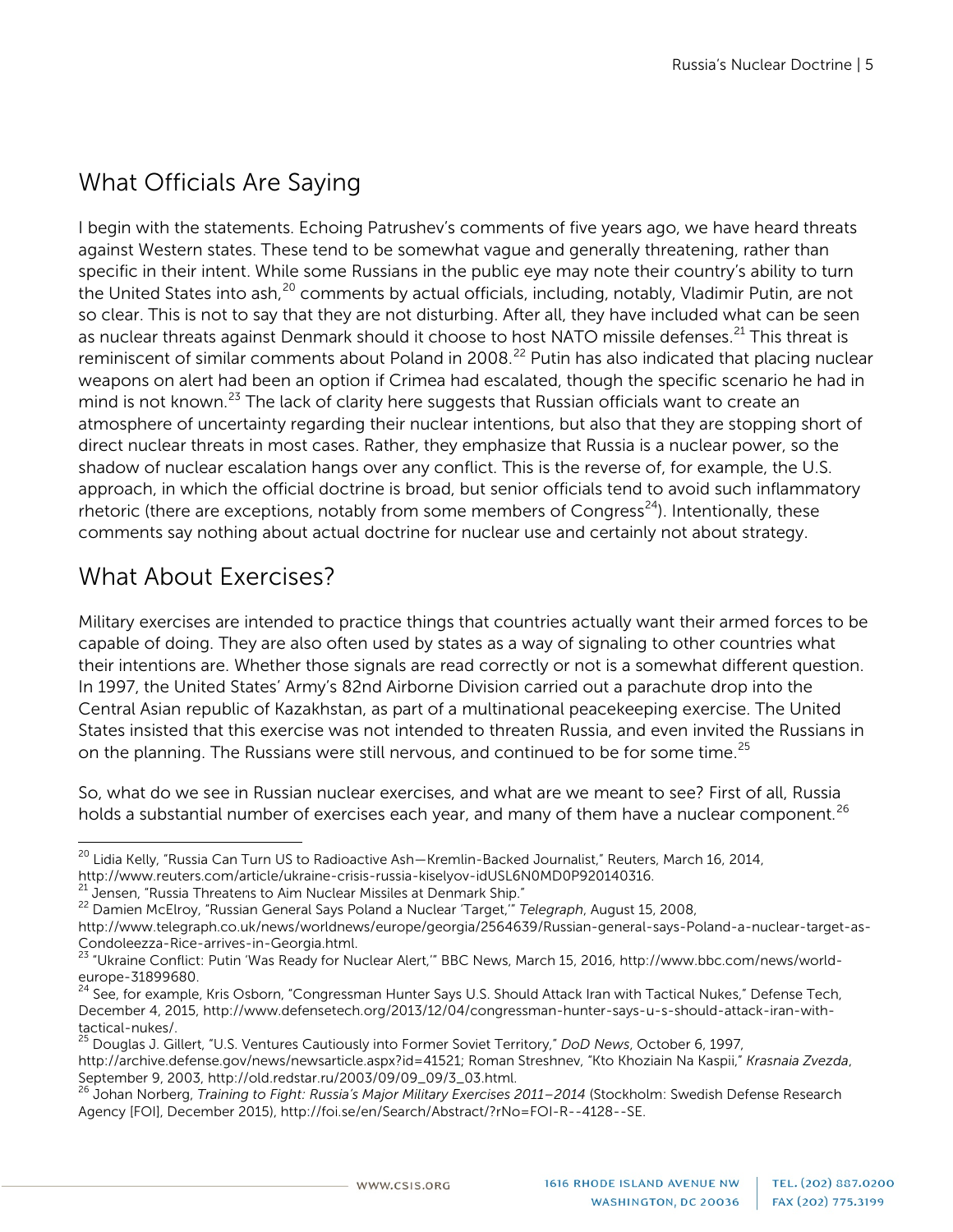Those nuclear exercises that are based on a discernable scenario generally exercise some sort of escalation, a pathway in which conflict culminates in nuclear use. This escalation is not, in and of itself, "escalating to de-escalate." In order to find evidence of that strategy, we would need to see what we saw in Zapad-99: reliance on nuclear use in a heretofore-conventional context not for military effects, and not to preserve the state or an ally, but to stop the conflict in an advantageous way. (Use of nuclear weapons to preserve the state would, of course, be an example of using nuclear weapons in the face of an existential threat.)

It is difficult to read this into Russia's recent exercises. From what is known about them, they are in line with a more linear view of escalation: a long-held Russian concern that a conventional conflict could escalate to large-scale nuclear use. They also align with Russia's stated doctrine of using nuclear weapons in the event of an existential threat, including that posed by an adversary's strategic nuclear arsenal. Russian strategic forces are meant to deter such threats from emerging.

This applies to the exercises commonly cited as examples of Russia planning to use nuclear weapons to "de-escalate." Examining, for example, the exercises held since 2008 and listed in the National Institute for Public Policy's 2015 "Russia's Nuclear Posture" report, it is notable that almost all involve strategic, not tactical, systems.<sup>[27](#page-5-0)</sup> This does not disprove the "escalate to de-escalate" hypothesis. While a "de-escalation strategy" would involve tactical use of nuclear weapons, that does not mean that nonstrategic systems are required. Rather, strategic weapons could be used in a tactical way: a strategic bomber was used in Zapad 1999. However, that is not what we see in these exercises.

What do we see? Russia appears to have held large-scale strategic nuclear forces exercises roughly every fall from 2008 to 2014, at least.<sup>[28](#page-5-1)</sup> In March 2014, there was also an exercise that postulated a large-scale nuclear strike.<sup>[29](#page-5-2)</sup> It was followed by a May exercise the same year, whose scenario included a nuclear attack on Moscow.<sup>[30](#page-5-3)</sup> Another large-scale exercise was held in February 2015.<sup>[31](#page-5-4)</sup> One was ongoing at the time of this writing March 29–April 2, 2016.<sup>[32](#page-5-5)</sup> This list may not be comprehensive, but what is notable about it is that while some Western sources argue that tactical nuclear systems were used in several of these exercises,  $33$  nothing in the Russian reporting on them reflects this. Rather, these exercises appear meant to test the readiness and command and control of Russia's strategic

<span id="page-5-0"></span><sup>27</sup> National Institute for Public Policy, "Russia's Nuclear Posture," 2015, [http://www.nipp.org/wp-](http://www.nipp.org/wp-content/uploads/2015/04/Russias-Nuclear-Posture.pdf)

<span id="page-5-1"></span>[content/uploads/2015/04/Russias-Nuclear-Posture.pdf.](http://www.nipp.org/wp-content/uploads/2015/04/Russias-Nuclear-Posture.pdf)<br><sup>28</sup> Vladimir Shishlin, "Troinoi Raketnyi Pusk," Interfax, October 28, 2010, [http://www.interfax.ru/russia/162602;](http://www.interfax.ru/russia/162602) "V Rossii Proshli Ucheniia Sil Iadernoi Triady," Interfax, October 20, 2012[, http://www.interfax.ru/russia/271873;](http://www.interfax.ru/russia/271873) "V Rossii Poshli Proverka i Ucheniia Sil Iadernogo Sderzhivaniia I Voenno-Kosmicheskoi Oborony," ТАSS, October 30, 2013, [http://tass.ru/bezopasnost/702049;](http://tass.ru/bezopasnost/702049) Mark Trevelyan, "Russia's Strategic Nuclear Forces to Hold Major Exercise This Month," Reuters, September 3, 2014, [http://uk.reuters.com/article/uk-ukraine-crisis-russia-exercises-idUKKBN0GY0H620140903.](http://uk.reuters.com/article/uk-ukraine-crisis-russia-exercises-idUKKBN0GY0H620140903) <sup>29</sup> Oleg Vladykin, "Gotovnost' k Massirovannomu Iadernomu Udaru," *Nezavisimaia Gazeta*, March 26, 2014,

<span id="page-5-2"></span>[http://www.ng.ru/armies/2014-03-26/6\\_strike.html.](http://www.ng.ru/armies/2014-03-26/6_strike.html)<br><sup>30</sup> "Putin Provel Planovuiu Trenirovku po Upravleniiu VS RF," RIA Novosti, May 8, 2014,

<span id="page-5-4"></span><span id="page-5-3"></span>[http://ria.ru/defense\\_safety/20140508/1006990657.html.](http://ria.ru/defense_safety/20140508/1006990657.html)<br><sup>31</sup> "Raketnye Voiska Strategicheskogo Naznacheniia Nachali Samoe Masshtabnoe Za Poslednie Gody Uchenie," Interfax,<br>February 12, 2015, http://www.interfax.ru/russia/42

<span id="page-5-5"></span> $^{32}$  Ministry of Defence of the Russian Federation's Facebook page, March 29, 2016,

[https://m.facebook.com/1492252324350852/photos/a.1492313031011448.1073741828.1492252324350852/172640084760](https://m.facebook.com/1492252324350852/photos/a.1492313031011448.1073741828.1492252324350852/1726400847602664/?type=3&theater)  $2664$ ?type=3&theater.<br><sup>33</sup> National Institute for Public Policy, "Russia's Nuclear Posture."

<span id="page-5-6"></span>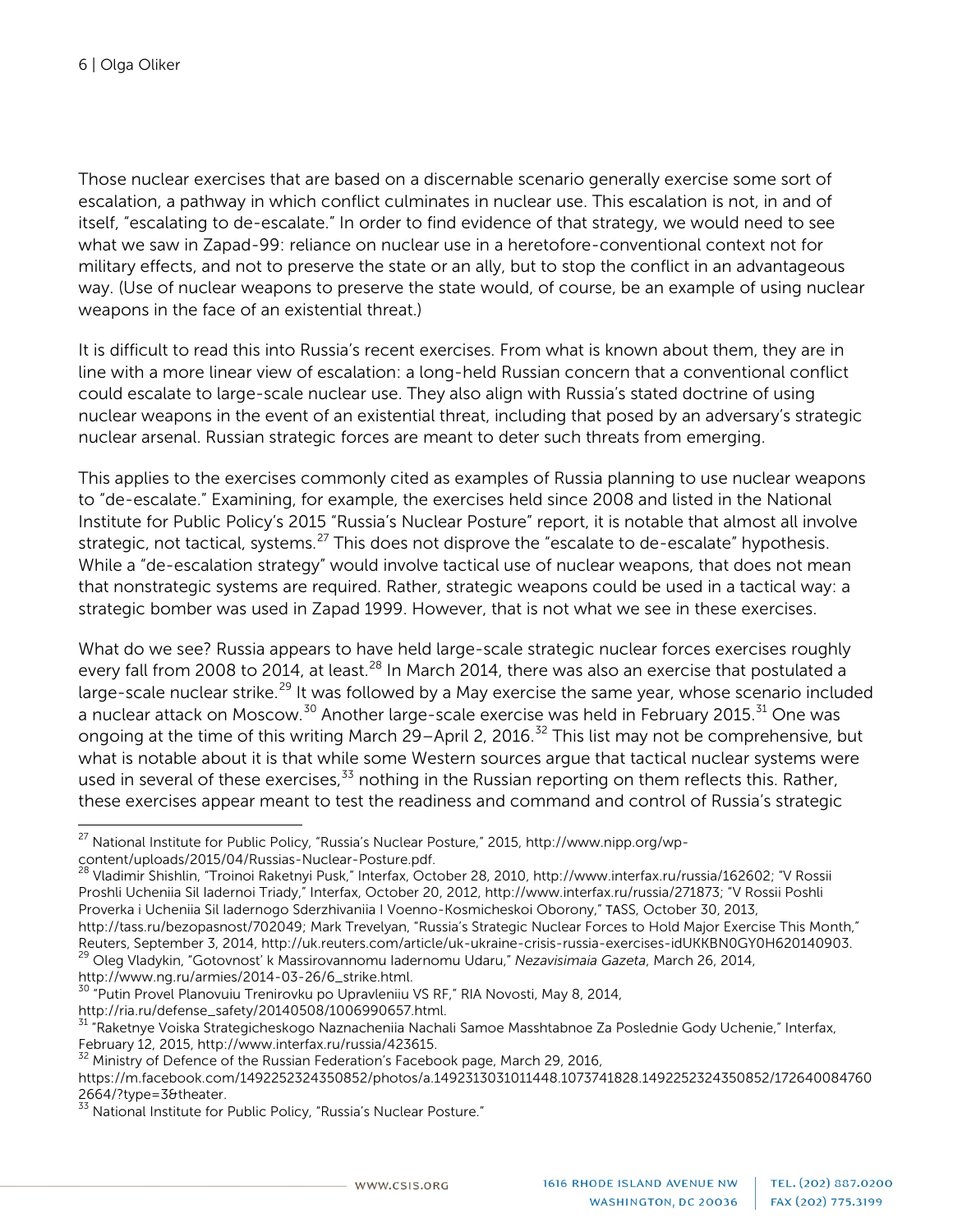nuclear forces, and thus to maintain Russia's ability to deter a strategic attack. It is therefore difficult to argue that the purpose of these exercises is actually preparation for tactical use.

There are exceptions. Western sources consistently report that Zapad 2009, in fall of that year, involved a tactical nuclear strike on Poland.<sup>[34](#page-6-0)</sup> Leaving aside that Russian reporting on the exercise does not mention nuclear use, it is important to note that Zapad 2009 took place just as the debate on the new doctrine was ongoing, and there was, as discussed above, widespread speculation that the nuclear threshold would drop. It is possible that, as in 1999, this exercise (and perhaps others at that time) was testing a likely new doctrine—which in this case did not come to pass.

What exceptions have we seen since the 2010 doctrine was issued? One exercise that may have modeled smaller-scale nuclear use was Vostok-2010. This exercise included the launch of a Tochka-U missile, which can carry either nuclear or conventional warheads (as many systems can). At the time, McDermott suggested that the circumstances of the strike were "similar to that of a simulated tactical nuclear strike."[35](#page-6-1) The greater accuracy of the Tochka-U if nuclear-armed may be one factor leading to that conclusion.<sup>[36](#page-6-2)</sup> Russian reporting indicated the possible use of a nuclear mine, but these references soon disappeared from official sources.[37](#page-6-3) In 2014, the Vostok exercise for conventional forces coincided with a strategic rocket forces exercise in the same region. It may well have included a scenario for escalation from conventional to nuclear. Again, the nuclear forces in use were strategic, and their exercise was sufficiently complex to suggest that they were testing something other than a "de-escalatory" strike.<sup>[38](#page-6-4)</sup> It is worth noting that the Vostok exercises are held in the Far East (Vostok means East, just as Zapad means West), and while China is never named as the plausible adversary, there are more than a few reasons to think that its capabilities are the main planning parameter for this exercise series.<sup>[39](#page-6-5)</sup>

More worrying is what has been termed a "mock nuclear attack" on Sweden in March 2013, as part of an exercise involving dual-capable medium-range Tu-22M3 bombers.<sup>[40](#page-6-6)</sup> A NATO report described this as a nuclear exercise.<sup>[41](#page-6-7)</sup> An anonymous Russian source neither confirmed nor denied this, when asked

<span id="page-6-0"></span><sup>34</sup> Roger McDermott, "Belarus and Russia Prepare Zapad 2013 Military Exercise," *Eurasia Daily Monitor* 10, issue 71 (April 16, 2013)[, http://www.jamestown.org/single/?tx\\_ttnews%5btt\\_news%5d=40736&tx\\_ttnews%5bbackPid%5d=381;](http://www.jamestown.org/single/?tx_ttnews%5btt_news%5d=40736&tx_ttnews%5bbackPid%5d=381) Hans M. Kristensen and Robert S. Norris, "Russian Nuclear Forces, 2016," *Bulletin of the Atomic Scientists*, April 15, 2016; McDermott, "Russia's Conventional Military Weakness and Substrategic Nuclear Policy."

<span id="page-6-1"></span><sup>35</sup> Roger McDermott, "Reflections on Vostok 2010: Selling an Image," *Eurasia Daily Monitor* 7, issue 134 (July 13, 2010),

<span id="page-6-2"></span><sup>&</sup>lt;sup>36</sup> McDermott, "Russia's Conventional Military Weakness and Substrategic Nuclear Policy."<br><sup>37</sup> Vladimir Shishlin, "Vostok-2010' Bez Konkretnykh Protivnikov," Interfax, June 28, 2010,

<span id="page-6-3"></span>[http://www.interfax.ru/russia/143079;](http://www.interfax.ru/russia/143079) McDermott, "Russia's Conventional Military Weakness and Substrategic Nuclear<br>Policy": Quinlivan and Oliker, Nuclear Deterrence in Europe, 58.

<span id="page-6-4"></span><sup>&</sup>lt;sup>38</sup> Norberg, *Training to Fight, 44–48*.<br><sup>39</sup> Roger McDermott, "Vostok 2014 and Russia's Hypothetical Enemies," *Eurasia Daily Monitor* 11, issue 167 (September

<span id="page-6-6"></span><span id="page-6-5"></span><sup>23,2014),</sup> [http://www.jamestown.org/single/?tx\\_ttnews%5Btt\\_news%5D=42859&no\\_cache=1.](http://www.jamestown.org/single/?tx_ttnews%5Btt_news%5D=42859&no_cache=1)<br><sup>40</sup> Armin Rosen, "NATO Report: A 2013 Russian Aerial Exercise Was Actually a 'Simulated Nuclear Attack' on Sweden,"<br>Business Insider, Feb

<span id="page-6-7"></span><sup>&</sup>lt;sup>41</sup> Jens Stoltenberg, The Secretary General's Annual Report 2015 (Brussels: NATO, 2015),

[http://www.nato.int/nato\\_static\\_fl2014/assets/pdf/pdf\\_2016\\_01/20160128\\_SG\\_AnnualReport\\_2015\\_en.pdf.](http://www.nato.int/nato_static_fl2014/assets/pdf/pdf_2016_01/20160128_SG_AnnualReport_2015_en.pdf) This report also suggests that Zapad 2013 had a nuclear component, but no other reports on that exercise indicate this. See Kristensen and Norris, "Russian Nuclear Forces, 2016."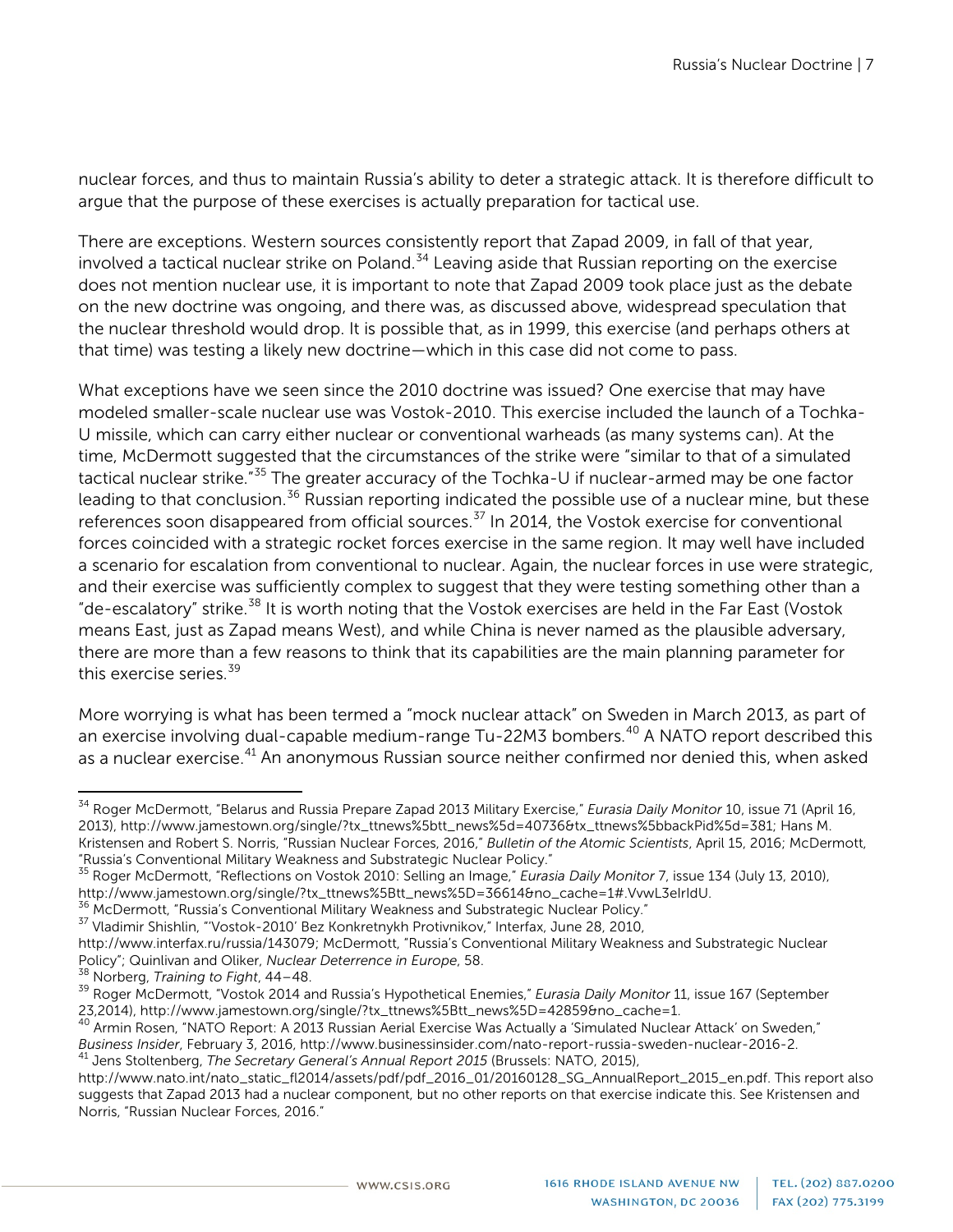by Russian journalists, but noted that "both sides" conduct such exercises.<sup>[42](#page-7-0)</sup> While this is certainly concerning, and, if NATO is correct, indicates that Russia did exercise nonstrategic weapons in a tactical role, we do not know whether it fits a "de-escalation" model. In fact, it doesn't make a lot of sense. For one thing, if Russia was to attack proximate Sweden, surely it would use a missile rather than medium-range bombers. While the exercise likely served a signaling purpose, just what that signal was is not clear.

Thus, most of Russia's nuclear strategic exercises appear routine, and in keeping with maintaining the force. Others exercise Russian doctrine regarding how escalation might take place. Some, however, are outliers. If the last were accompanied by Russian confirmation regarding the doctrines and approaches they were modeling, we might have some sense of the intent. Instead, we generally have silence and denials. One possibility is that, in line with the Russian statements described above, this is part of a conscious Russian effort to demonstrate not a clear strategy, but rather vagueness and ambiguity: Thomas Schelling's "threat that leaves something to chance."<sup>[43](#page-7-1)</sup> This tells us not that the nuclear threshold has been lowered for purposes of nuclear use, but perhaps that the Russians are intentionally signaling unpredictability, rooted in a desire to remind the world of their nuclear status. This, of course, aligns well with the somewhat random threatening statements discussed above.

#### Modernization

What, then, of modernization plans? There is no question that Russia has been modernizing its strategic nuclear forces. So are other nuclear weapon states, including the United States.<sup>[44](#page-7-2)</sup> Russia has been working on new missiles, new submarines, and has, after many years of delays, finally developed a new cruise missile in both nuclear and conventional variants (the Kh 101/102) for its strategic bombers. Insofar as these developments contribute to a more secure, reliable deterrence arsenal, replacing aging systems, one could argue that they are positive developments. And it is true that many of Russia's systems are aging, and most of these improvements have been long in the making. The United States certainly intends to keep its systems updated, though the specifics of, and funding for, modernization are subject to debate.<sup>[45](#page-7-3)</sup>

But while more stability would be welcome, Russian investments in its strategic systems perpetuate historical tendencies to focus resources on silo-based systems rather than on survivable mobile ICBMs and SLBMs, or on effective and reliable early warning. Russia is even developing a new, heavy

<span id="page-7-0"></span><sup>&</sup>lt;sup>42</sup> "Voennye Nazvali Iadernoe Planirovanie Rossii Otvetom Na Analogichnye Deistviia NATO," Lenta.ru, February 4, 2016,<br>https://lenta.ru/news/2016/02/04/nuclear/.

<span id="page-7-2"></span><span id="page-7-1"></span><sup>&</sup>lt;sup>43</sup> Thomas C. Schelling, *The Strategy of Conflict* (Cambridge, MA: Harvard University Press, 1960), 187–203.<br><sup>44</sup> Hans M. Kristensen and Robert S. Norris, "Slowing Nuclear Weapon Reductions and Endless Nuclear Weapon Mo

<span id="page-7-3"></span><sup>&</sup>lt;sup>45</sup> Richard Sokolsky and Gordon Adams, "A Firewalled Nuke Fund Is Bad Budgeting and Bad Planning," Carnegie Endowment for International Peace, April 6, 2016, [http://carnegieendowment.org/2016/04/06/firewalled-nuke-fund-is-bad-budgeting](http://carnegieendowment.org/2016/04/06/firewalled-nuke-fund-is-bad-budgeting-and-bad-planning/iwrn)[and-bad-planning/iwrn;](http://carnegieendowment.org/2016/04/06/firewalled-nuke-fund-is-bad-budgeting-and-bad-planning/iwrn) U.S. Department of Energy, National Nuclear Security Administration (NNSA), "Fiscal Year 2017: Stockpile Stewardship and Management Plan—Biennial Plan Summary, " March 2016,

http://nnsa.energy.gov/sites/default/files/nnsa/inlinefiles/FY17SSMP%20Final\_033116.pdf; Kingston Reif, "Budget Would Raise Nuclear Spending," *Arms Control Today*, March 2016, [https://www.armscontrol.org/ACT/2016\\_03/News/Budget-](https://www.armscontrol.org/ACT/2016_03/News/Budget-Would-Raise-Nuclear-Spending)[Would-Raise-Nuclear-Spending.](https://www.armscontrol.org/ACT/2016_03/News/Budget-Would-Raise-Nuclear-Spending)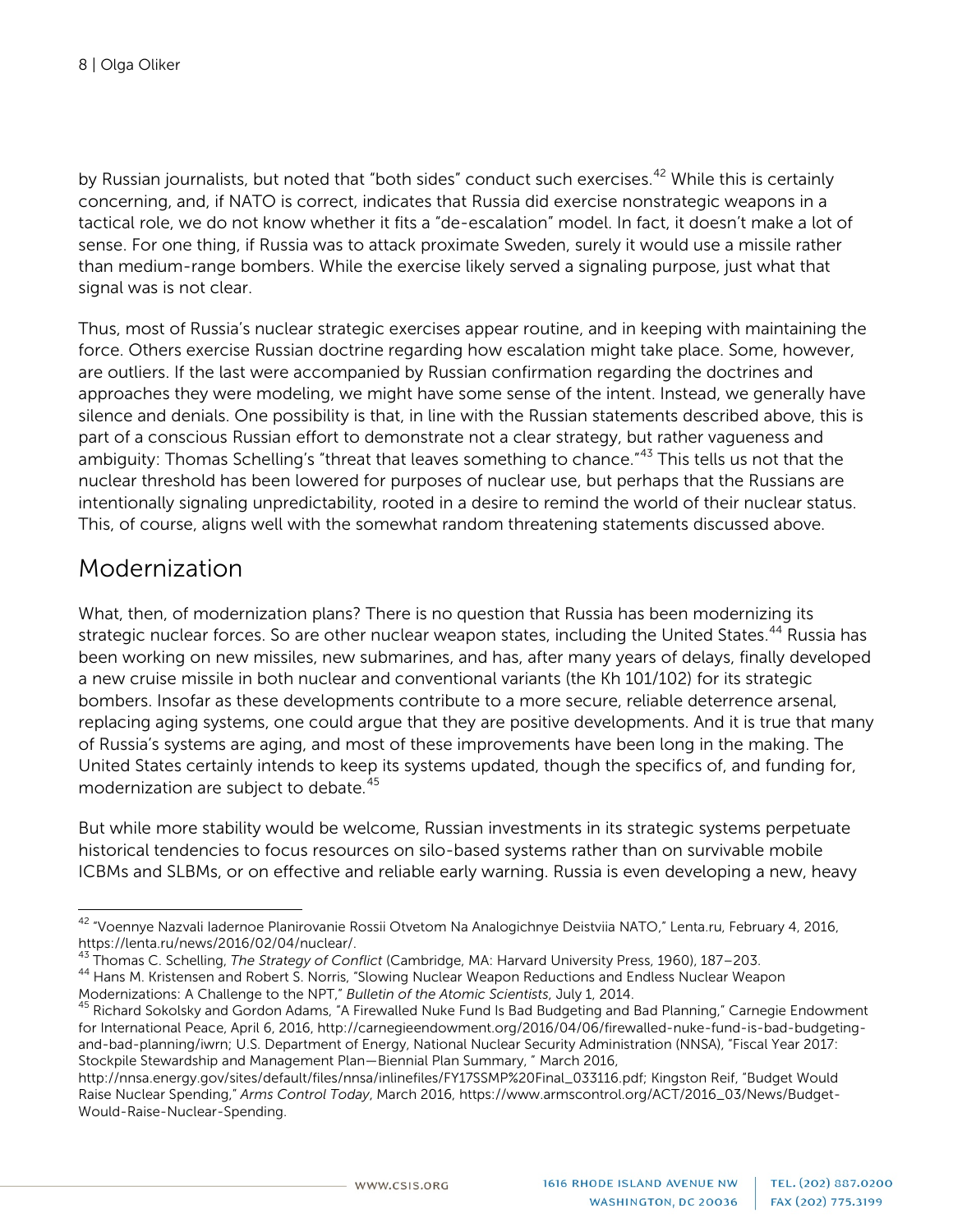MIRVed ICBM to replace the SS-18, although this long-standing effort has run into the usual delays.<sup>[46](#page-8-0)</sup> Although Russia touts heavy, silo-based ICBMs as capable of penetrating U.S. defenses in a secondstrike scenario, silo-based systems are generally thought of as first-strike or launch-on warning weapons, because an adversary would almost certainly destroy them in their own first strike. Meanwhile, Russia's early-warning capability has deteriorated substantially since the Cold War, greatly limiting its capacity to accurately assess when a launch-on-warning is called for. This is without a doubt unstable. But while Russia's strategic force posture is concerning, it is also, as noted, in line with its historical postures. It therefore does not indicate a drop in Russia's nuclear threshold (although it may increase the risk of a Russian nuclear launch on false warning).

There is also talk that Russia is working to develop low-yield nuclear weapons and/or modernizing its nonstrategic nuclear weapons, perhaps with the intent of creating a class of nuclear weapons less likely to draw a nuclear counterattack and are therefore more "usable." Most who make this case point to a single point of evidence: comments by Viktor Mikhailov, once Russia's minister of atomic energy and former director of one of its nuclear weapons laboratories, regarding a "nuclear scalpel."<sup>[47](#page-8-1)</sup> Mikhailov did, indeed, make several statements about Russia developing lower-yield tactical weapons. He made those statements between 1999 and 2002. He died in 2011. Mikhailov never described these systems as anything other than possibilities, perhaps things that Russian developers could do, if directed and funded. However, he also said that they were not, in fact, so directed or funded. He did suggest, at times, that scientists might be working on them nonetheless.<sup>[48](#page-8-2)</sup> Others consistently denied this, however. Despite Mikhailov's early comments being made when "escalate to de-escalate" was seriously considered as policy, officials made it clear that Russia was not working on anything of the sort, although some, including Mikhailov, argued that the United States was developing such capabilities.[49](#page-8-3) While it is possible that these nascent technologies of a decade or more ago have had a resurgence, I, for one, would need more evidence to be convinced.

Here is what we do know about Russia's nonstrategic nuclear arsenal. It likely comprises about 2,000 warheads, half of which have operationally assigned roles, according to Igor Sutyagin. These are

<span id="page-8-0"></span><sup>46</sup> "Sarmat Strategic Missile to Be Test-Fired from Plesetsk in 2016," *Russia Beyond the Headlines*, January 12, 2016, [https://rbth.com/news/2016/01/12/sarmat-strategic-missile-to-be-test-fired-from-plesetsk-in-2016\\_558701.](https://rbth.com/news/2016/01/12/sarmat-strategic-missile-to-be-test-fired-from-plesetsk-in-2016_558701) Meanwhile, the original SS-18 is no longer receiving servicing from the Ukrainian firm that had been providing maintenance. "Ukraintsy Bol'she Ne Obsluzhivaiut Rossiiskuiu Raketu 'Satana,'" *Ukrainisaia Pravda*, December 12, 2014,

<span id="page-8-1"></span><sup>&</sup>lt;sup>47</sup> Steven Pifer, "Pay Attention, America: Russia Is Upgrading Its Military," *National Interest*, February 3, 2016, [http://www.nationalinterest.org/feature/pay-attention-america-russia-upgrading-its-military-15094;](http://www.nationalinterest.org/feature/pay-attention-america-russia-upgrading-its-military-15094) Keith B. Payne, and Mark B. Schneider, "Russia's New National Security Strategy: Stark Realities Confronting the West," RealClearDefense, February 12, 2016,<br>http://www.realcleardefense.com/articles/2016/02/12/russias\_new\_national\_security\_strategy\_109016.html.

<sup>&</sup>lt;sup>48</sup> David Hoffman, "Russia's Nuclear Future Is Uncertain," *Washington Post*, August 31, 1999,

<span id="page-8-2"></span>[http://www.washingtonpost.com/wp-srv/inatl/daily/aug99/arzamas31.htm;](http://www.washingtonpost.com/wp-srv/inatl/daily/aug99/arzamas31.htm) Aleksandr Khokhlov, "Esli Chechentsy Zaimutsia<br>ladernym Shantazhom, Chechni Na Zemle Ne Ostanetsia," Izvestia, December 3, 2002, http://izvestia.ru/news <sup>49</sup> Hoffman, "Russia's Nuclear Future Is Uncertain"; Vladimir Gubarev, "Akademik Viktor Mikhailov, Atomshchik,

<span id="page-8-3"></span>Zaiavliaiushchii O Sebe: 'Ia-Iastreb: 'Schast'e Zhit' I Tvorit,'" *Pravda*, March 4, 2000, [http://www.pravda.ru/news/world/04-](http://www.pravda.ru/news/world/04-03-2000/909675-0/) [03-2000/909675-0/;](http://www.pravda.ru/news/world/04-03-2000/909675-0/) Aleksandr Emel'ianenkov, "'Iadernyi Skal'mel'' Nam Poka Ne Zakazyvali," *Rossiiskaia Gazeta*, May 8, 2004[, http://rg.ru/2004/05/08/ilkaev.html.](http://rg.ru/2004/05/08/ilkaev.html)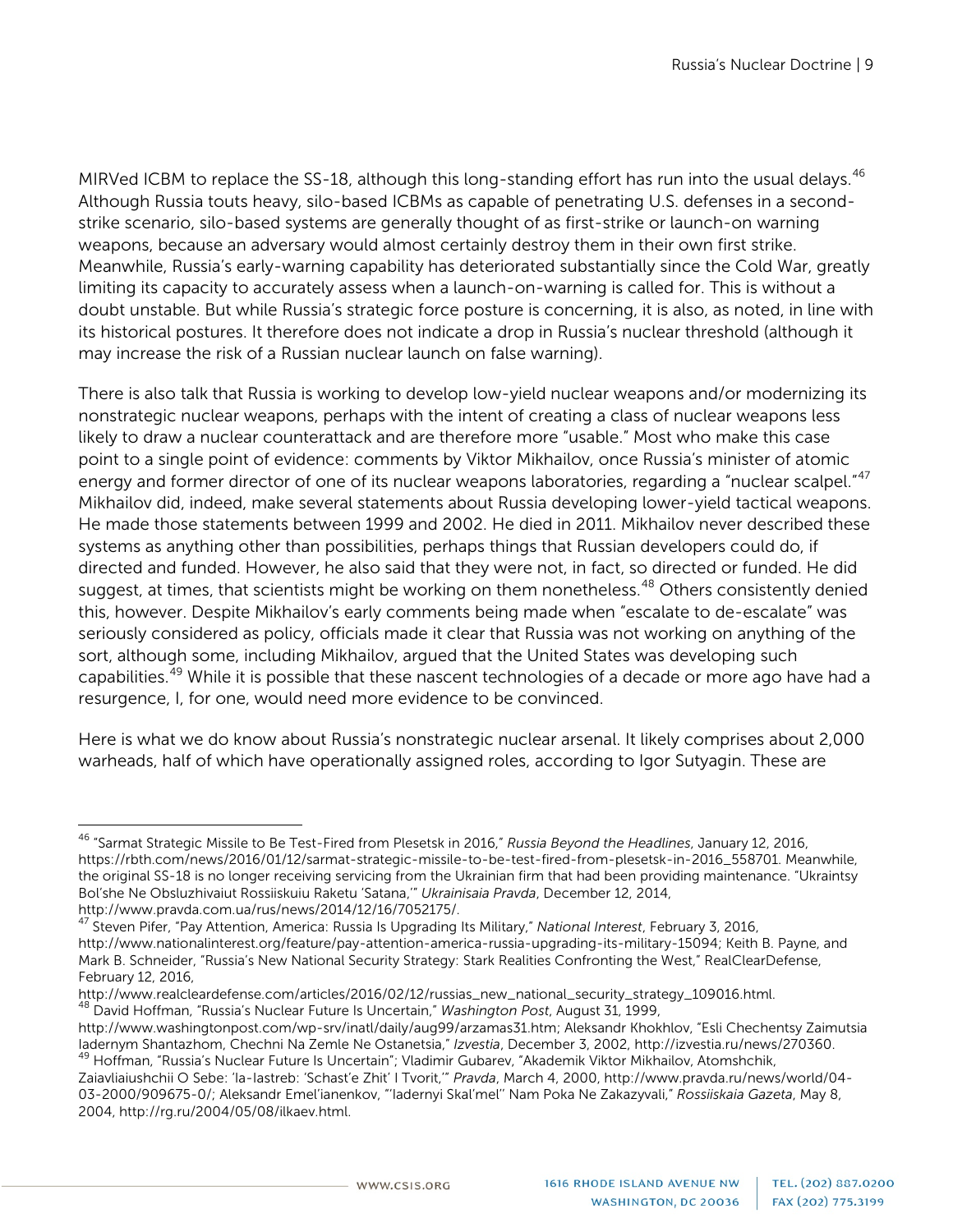various kinds of missiles and bombs, both air and sea launched. [50](#page-9-0) Russian policy is to keep the weapons, for the most part, in central storage, separate from the delivery vehicles to which they are assigned (exceptions to this rule are air defense and ballistic missile defense forces and ships on combat patrol), so their use would require moving them to where the systems, some of which are dual use, are based. $51$ 

These dual-use systems have also fueled concerns in the West, because Russia has been building up its surface-to-air and ballistic and cruise missile capacity. Some systems—most notably the Iskander ground-based ballistic missile, with a range up to 500 kilometers (km), $52$  and the Kalibr sea-based cruise missile, with range of 300–2,500 km—have attracted particular attention because both can be deployed in nuclear and conventional variants (ranges may vary based on whether a nuclear or conventional weapon is used).

The Kalibr was long in development, and is an update of past systems. It has seen some use in Syria (obviously in a conventional variant), where the Iskander has also been spotted. The Kalibr generated attention in 2015 amid speculation that it might have been tested in a ground-based variant, thus violating the Intermediate-Range Nuclear Forces (INF) treaty. But in and of itself, it changes nothing about Russian operations or planning. $53$ 

The Iskander, for its part, was in development since the mid-1990s. For many years, it was discussed only as a conventional weapon. Indeed, its developers at the Mashinostroenie Design Bureau were quick in 2000 and in 2004 to reject any notion that it might be nuclear armed; while the idea was mentioned in passing, the greater concern was continuing delays with the system.<sup>[54](#page-9-4)</sup> The same was true in 2007, when deployments began.<sup>[55](#page-9-5)</sup> In 2008, Western media reported that Iskanders might be deployed with nuclear weapons in Belarus and Kaliningrad. Russian sources, however, denied that there was any plan to do so.<sup>[56](#page-9-6)</sup> After the August 2008 Georgia War, however, Viktor Zarazin, of the Duma's Defense Committee, floated the idea that a tactical nuclear deployment in Kaliningrad might be possible, as a counter to NATO's tactical nuclear weapons, should Russia's president deem it

http://dlib.eastview.com/browse/doc/3313327; V. Kulikov, "Vesti S Poligonov: 'Iskander,'" *Na Strazhe Rodiny*, September 7, 2004, http://dlib.eastview.com/browse/doc/7195196.

<span id="page-9-0"></span><sup>50</sup> Igor Sutyagin, *Atomic Accounting: A New Estimate of Russia's Non-Strategic Nuclear Forces*, Occasional Paper (London: Royal United Services Institute, November 2012), [https://rusi.org/sites/default/files/201211\\_op\\_atomic\\_accounting.pdf.](https://rusi.org/sites/default/files/201211_op_atomic_accounting.pdf)<br><sup>51</sup> Ibid.<br><sup>52</sup> The range is 500 km for the cruise missile variant; it is less for the ballistic missil

<span id="page-9-2"></span><span id="page-9-1"></span>bans ground-based missile systems, nuclear or conventional, with ranges between 500 and 5,500 km, the Iskander and other systems are declared and tested at ranges short of 500 km.

<span id="page-9-3"></span><sup>&</sup>lt;sup>53</sup> Jeffrey Lewis, "Sokov on Russian Cruise Missiles," *Arms Control Wonk* (blog), August 25, 2015,

[http://www.armscontrolwonk.com/archive/207801/sokov-on-russian-cruise-missiles/.](http://www.armscontrolwonk.com/archive/207801/sokov-on-russian-cruise-missiles/) See also Pavel Podvig, "Sorting Fact from Fiction on Russian Missile Claims," *Bulletin of the Atomic Scientists*, June 22, 2015, [http://thebulletin.org/sorting-fact](http://thebulletin.org/sorting-fact-fiction-russian-missile-claims8414)[fiction-russian-missile-claims8414.](http://thebulletin.org/sorting-fact-fiction-russian-missile-claims8414)<br><sup>54</sup> Dmitrii Litovkin, "Nashi Prioritety: 'Iskander' Iz Kolomny," *Krasnaia Zvezda,* March 10, 2000**,** 

<span id="page-9-4"></span>

<span id="page-9-5"></span><sup>55</sup> Il'ia Kedrov, "Asimmetrichnyi Zapusk 'Iskandera,'" *Voenno-Promyshlennyi Kur'er*, no. 21, June 6, 2007, http://dlib.eastview.com/browse/doc/12105333.

<span id="page-9-6"></span><sup>&</sup>lt;sup>56</sup> Pavel Bruntal'skii, "'Iskander' Vstupil V Psikhologicheskuiu Voinu," no. 49, December 19, 2015, http://dlib.eastview.com/browse/doc/13136886; Viktor Miasnikov, "Evropeiskoe Pro Dovinogo Naznacheniia," *Nezavisimoe Voennoe Obozrenie*, July 18, 2008, http://dlib.eastview.com/browse/doc/18632080.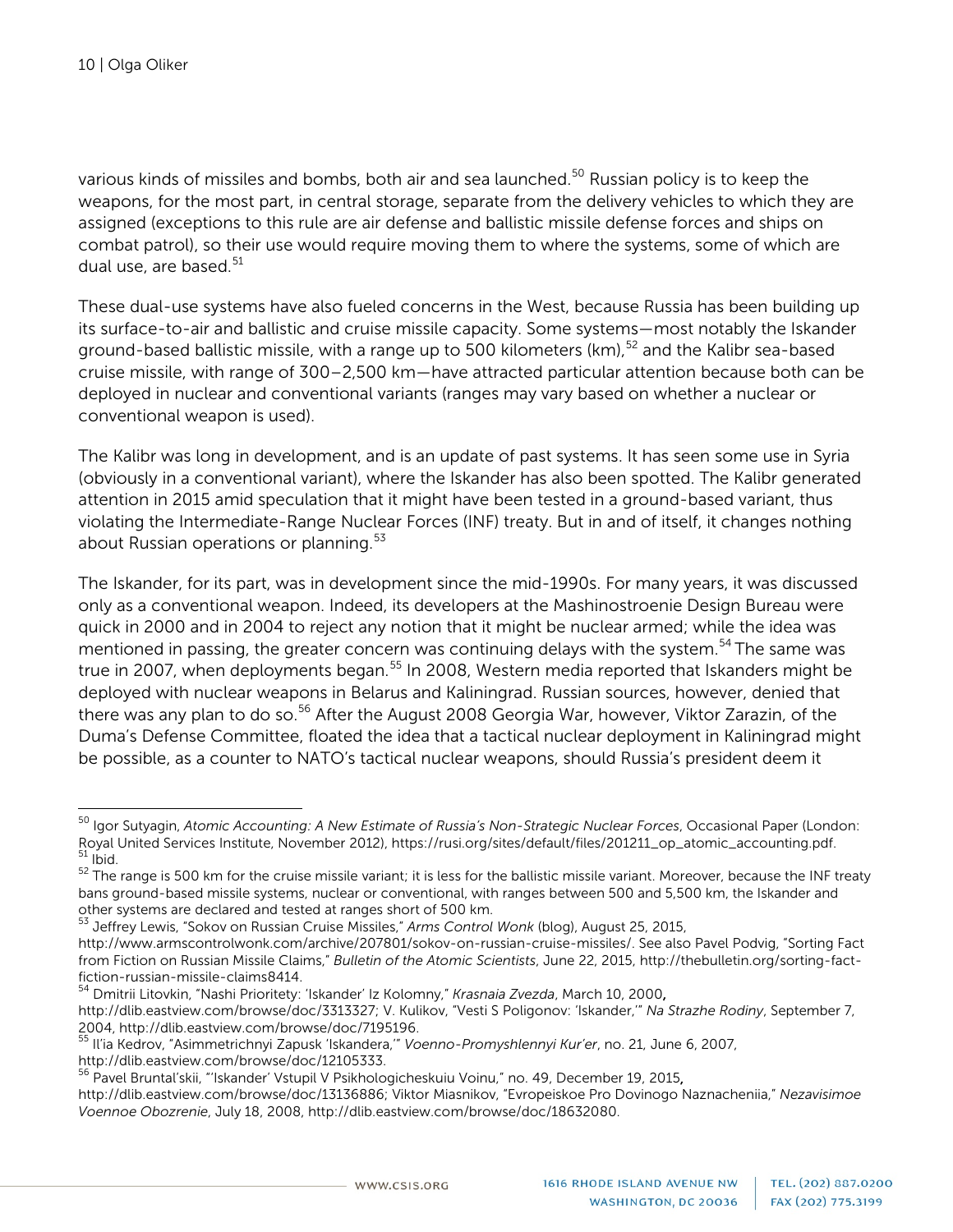necessary.[57](#page-10-0) Later that year, then-President Medvedev spoke of possible Iskander deployments to Kaliningrad—but without mentioning a nuclear capability.<sup>[58](#page-10-1)</sup> More recently, however, Russian press reports have begun touting the Iskander's possible nuclear role.<sup>[59](#page-10-2)</sup> Thus, what is clear is that the Iskander could be armed with nuclear weapons (as, in theory, could most systems), and the Russians have realized that the prospect makes the United States and its NATO allies nervous.

Also worth noting is Russia's work on a hypersonic boost glide vehicle. Russia is not alone in working on this technology: the United States and China, among others, are doing so as well, and are probably further along. However, Pavel Podvig has speculated that Russian approaches to this system might have a nuclear component (as the U.S. version is unlikely to).<sup>[60](#page-10-3)</sup> Still, at this point, we do not know what Russian plans actually are.

The most worrying development in all of this is not the systems themselves, but Russia's having seized on the dual-use nature of many them as a mechanism for unnerving the United States and NATO. I do not see this as evidence of a lowered nuclear threshold, however. Instead, as with exercises and statements, it creates an image of a Russia eager to exploit U.S. and allied fears of its nuclear capabilities. Further lending credence to this goal is the infamous "leak" last year of Russian plans for a highly destructive new "nuclear torpedo," which looked a bit like plans from the 1950s.<sup>[61](#page-10-4)</sup> The disclosure of the system seems likely to have been intentional, and thus another effort at signaling a combination of unpredictability and nuclear weapon capacity.

Thus, as with exercises, nothing about Russia's nuclear modernization program seems to support either an "escalate to de-escalate" strategy or a true lowering of the nuclear threshold. Russia is modernizing old systems and building some new ones. But in doing this, it seems very much to be taking advantage of actions that might unnerve the United States and its NATO allies. While there may be inconsistencies among strategy, statements, exercises, and force development, this is the one constant.

## What Does This Mean, and What If I'm Wrong?

Russia's nuclear strategy is not obvious. If its exercises modeled behavior that was in line with stated doctrine, which was espoused by officials, and weapons modernization was in line with improving capabilities to fulfill that doctrine, we would be confident of what the Russians intended. Instead, there are disconnects: Some exercises and weapons-development plans are in line with stated strategy, others seem poorly connected to it. Officials are careful to avoid directly contradicting

<span id="page-10-0"></span><sup>57</sup> Vitalii Denisov, "'Iskander': Dostoinyi Protivoves," *Krasnaia Zvezda*, September 6,

<sup>2008,.</sup>http://dlib.eastview.com/browse/doc/18860215. <sup>58</sup> Philip P. Pan, "Russia Gives Obama Brisk Warning," *Washington Post*, November 6, 2008,

<span id="page-10-2"></span><span id="page-10-1"></span>[http://www.washingtonpost.com/wp-dyn/content/article/2008/11/05/AR2008110502987.html.](http://www.washingtonpost.com/wp-dyn/content/article/2008/11/05/AR2008110502987.html)<br><sup>59</sup> "Live Tactical Missile Firing Touted by Russia's Western Command," RT, June 2, 2014, [https://www.rt.com/news/163068-](https://www.rt.com/news/163068-iskander-missile-shooting-exercise/)<br>iskander-missi

<span id="page-10-3"></span> $^{60}$  Pavel Podvig, "Blurring the Line between Nuclear and Nonnuclear Weapons: Increasing the Risk of Accidental Nuclear War?," Bulletin of the Atomic Scientists, April 15, 2016.

<span id="page-10-4"></span><sup>&</sup>lt;sup>61</sup> "Russia Reveals Giant Nuclear Torpedo in State TV 'Leak,'" BBC News, November 12, 2015, [http://www.bbc.com/news/world-europe-34797252.](http://www.bbc.com/news/world-europe-34797252)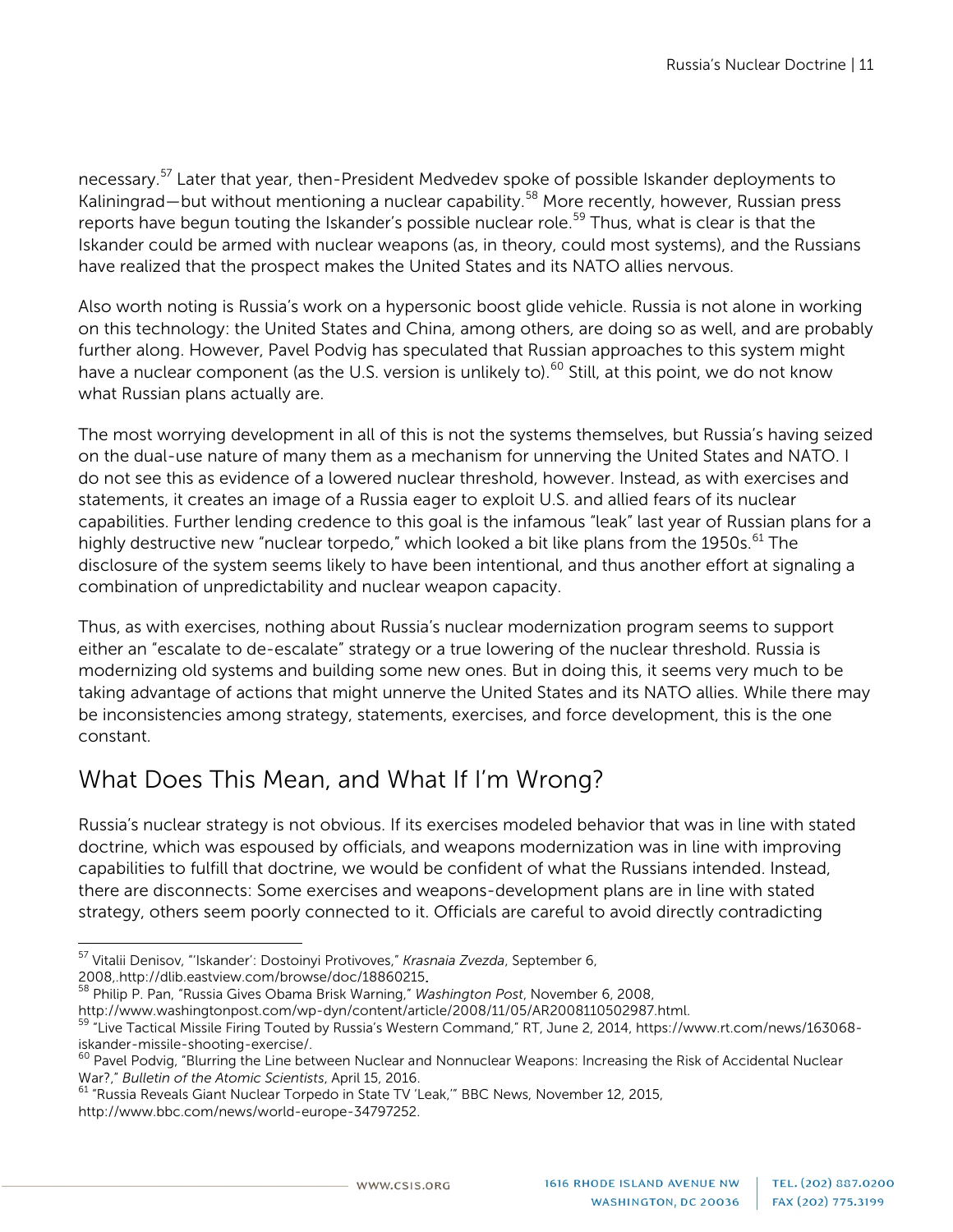doctrine, but happy to make vague and ominous pronouncements. This is unnerving, but it falls short of a convincing case of a coherent strategy of "escalating to de-escalate" or even of a lowered nuclear threshold (if that were the case, surely officials would be more direct in their statements, and the doctrine would have been changed). Instead, what is consistent appears to be a concerted effort on Russia's part to identify and exploit ways to keep the West off-balance, including by the effective mechanism of nuclear brandishing. It appears to be Russia's hope that in this way, it can be effective even in the context of far smaller conflicts, where nuclear escalation would otherwise seem highly unlikely.<sup>[62](#page-11-0)</sup>

A nuclear-weapon state whose primary goal is making others nervous is likely to be successful in that goal, for good reason. Even absent a strategic force posture of overreliance on less-survivable systems paired with weak early warning, Russia's behavior is destabilizing. It also has long-term repercussions. As Pavel Podvig argues, the emphasis on dual-use systems (and specifically on their dual-use nature) risks muddying the water and removing clear distinction between nuclear and conventional weapons.[63](#page-11-1) I do not urge complacency. But the trick is to respond in ways that increase stability, rather than decrease it—to avoid falling into the Russian trap.

It is possible, of course, that I have misread Russian doctrine. Indeed, it is possible that Russia has intentionally written its doctrine to be misleading and I have fallen for it. That Russia in fact intends not just to leverage its nuclear arsenal to unnerve other states, but that it might actually use those weapons. However, even if I am wrong, I have largely the same prescription.

Whether Russia is lowering its nuclear threshold, or simply leveraging itself as a nuclear power, it is doing this in large part because of its conventional weakness. Note the emphasis on developing "conventional deterrence" in the doctrine—Russia does not want to be reliant on nuclear weapons. Moreover, when Russians write about NATO and U.S. capabilities, it is not their nuclear supremacy they focus on, but their advanced conventional technologies, which are mentioned in the military doctrine, among other documents and statements. Russia is worried about, and therefore deterred from certain actions, first and foremost by the threat that the United States and its allies would use their conventional supremacy to do great damage to Russian forces and preclude their military victory.<sup>[64](#page-11-2)</sup> Relying on a nuclear arsenal to overcome this is dangerous, because the credibility of taking such an action is questionable.

Russia's reported development of lower-yield weapons, and its perceived lower threshold for nuclear use, are cited by some as reasons that the United States should develop such capabilities itself, and make clearer its own intent to use nuclear weapons in a range of possible cases.<sup>[65](#page-11-3)</sup> This would be

<span id="page-11-0"></span><sup>62</sup> Jacek Durkalec, *Nuclear-Backed "Little Green Men": Nuclear Messaging in the Ukraine Crisis* (Warsaw: Polish Institute of International Affairs, July 2015), [http://www.pism.pl/publications/PISM-reports/Nuclear-Backed-Little-Green-Men-Nuclear-](http://www.pism.pl/publications/PISM-reports/Nuclear-Backed-Little-Green-Men-Nuclear-Messaging-in-the-Ukraine-Crisis)[Messaging-in-the-Ukraine-Crisis.](http://www.pism.pl/publications/PISM-reports/Nuclear-Backed-Little-Green-Men-Nuclear-Messaging-in-the-Ukraine-Crisis)<br><sup>63</sup> Podvig, "Blurring the Line between Nuclear and Nonnuclear Weapons."<br><sup>64</sup> For a more-detailed argument, which accepts the premise that Russia has a "de-escalation" strategy, see Michael

<span id="page-11-1"></span>

<span id="page-11-2"></span>and Joe Kendall, "Beef Up Conventional Forces; Don't Worry about a Tactical Nuke Gap," *Breaking Defense*, March 28, 2016,

<span id="page-11-3"></span>Colby, "Russia's Evolving Nuclear Doctrine and Its Implications"; Kroenig, "The Renewed Russian Nuclear Threat and NATO Nuclear Deterrence Posture."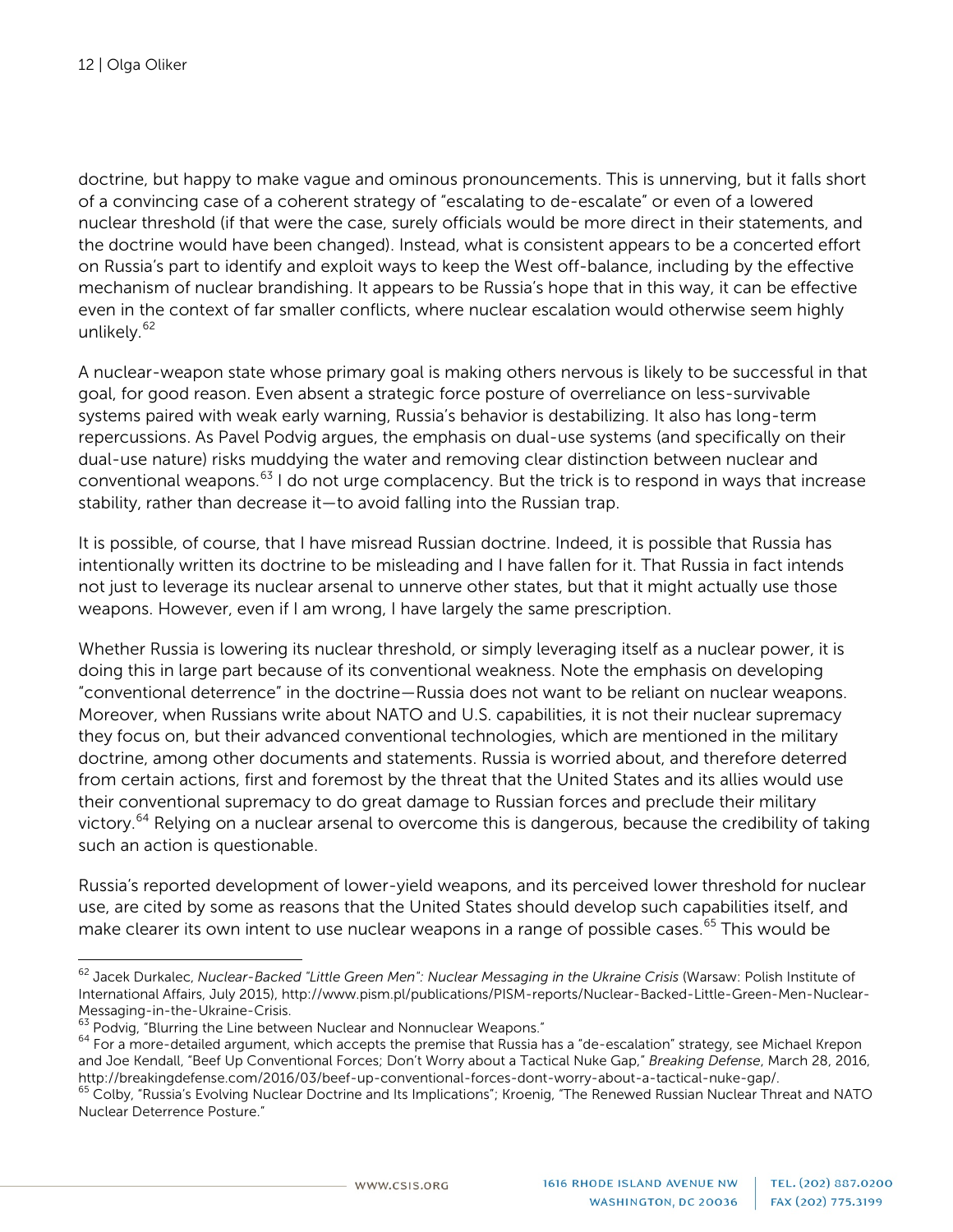counterproductive, enhancing rather than countering Russia's destabilizing doctrine. The notion that effective deterrence requires carefully calibrated equivalence at each step of any possible escalation ladder is faulty.<sup>[66](#page-12-0)</sup> The idea that military strategists will (or should) define their response based on the throw-weight of a weapon used, rather than its effects and the broader strategic framework, implies little faith in one's strategists. The fact is that conventional deterrence can be enough to prevent use of these lower-scale weapons, should they emerge: if Russia is worried about U.S. conventional capabilities, it is worried about them in the context of a response to a nuclear strike as well as a conventional one. Moreover, if that is not enough, the United States has a range of nuclear options, and a declaratory policy that allows for their use.

In fact, lowering the nuclear threshold of the United States and NATO would signal to the Russians that Washington and Brussels are less confident in their conventional superiority and capacity than Russia is. This, in turn, could lead the Russians to doubt that capacity. This would weaken, not strengthen, NATO and U.S. deterrence. Moreover, a move by either Russia or the United States to develop "usable" low-yield nuclear weapons themselves would eliminate the very thing that makes the nuclear deterrent work—that nuclear use is so destructive as to be unthinkable. This also doesn't strike me as a particularly good idea. Nor is joining the Russians in seeking to take advantage of the ambiguities presented by dual-use systems.

The Russian government is irresponsible when it escalates the rhetoric on nuclear weapons, when it simulates nuclear strikes on NATO allies, and when it makes vaguely menacing statements that reference its nuclear might. It is irresponsible on purpose, relying on its status as a nuclear power to attempt to deter a broad range of actions, when these threats are not, in fact, credible. The United States and its European allies and partners should unquestionably hold Russia accountable for this behavior, and emphasize that it will not be tolerated and that it will continue to undermine Russia's standing globally. They should themselves avoid vague and unclear language and ambiguity and make clear their priorities and interests. They should also husband and continue to develop their already strong conventional capabilities and make clear their intentions to use them to defend those defined interests, when military capabilities are appropriate means of doing so. And, of course, they should maintain their nuclear deterrent. But they should not lower its threshold.

## Acknowledgments

The author is grateful for the research assistance of Brina Malachowski, intern with the Russia and Eurasia Program at CSIS.

This report, and the research underpinning it, was made possible by the generous support of the Carnegie Corporation of New York.

<span id="page-12-0"></span><sup>66</sup> Adam Mount, "The Indelicate Balance of Nuclear Modernization," *Bulletin of the Atomic Scientists*, January 28, 2016, [http://thebulletin.org/indelicate-balance-nuclear-modernization9132.](http://thebulletin.org/indelicate-balance-nuclear-modernization9132)